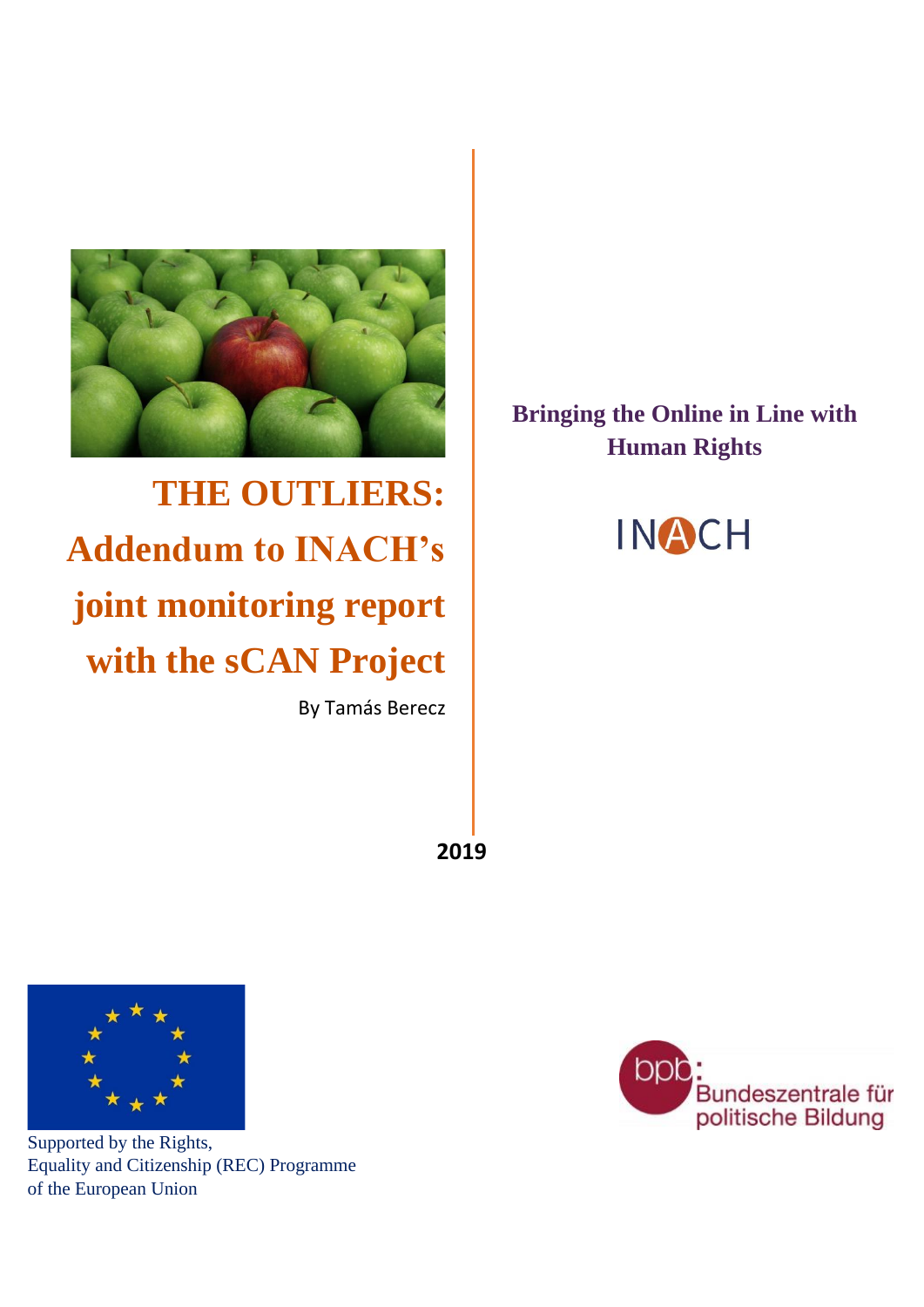#### **Legal Disclaimer**

This publication has been produced with the financial support of the Rights, Equality and Citizenship (REC) Programme of the European Union. The contents of this publication are the sole responsibility of the International Network Against Cyber Hate and can in no way be taken to reflect the views of the European Commission.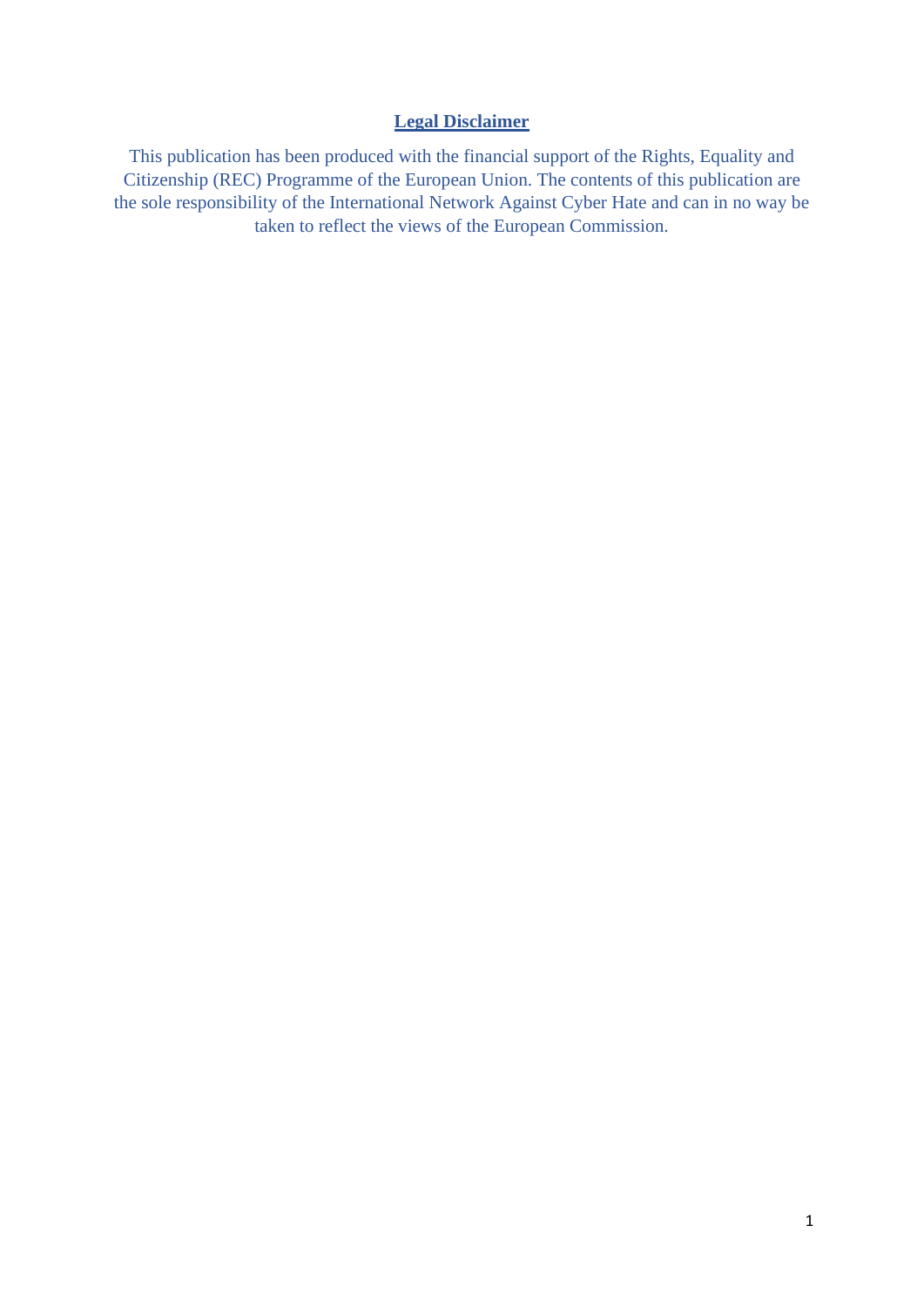The INACH Secretariat would like to thank the sCAN Project partners for their tireless work during the joint monitoring exercise and the writing of the monitoring report.

We would also like to thank the following INACH members that contributed to this addendum by participating in the monitoring without receiving any funding or other financial help:





Without their participation, INACH would never have been able to shine a light on the weaknesses of the official monitoring exercises and we would not have been able to highlight the major discrepancies in the attitudes of social media companies to the removal of illegal hate speech in different countries.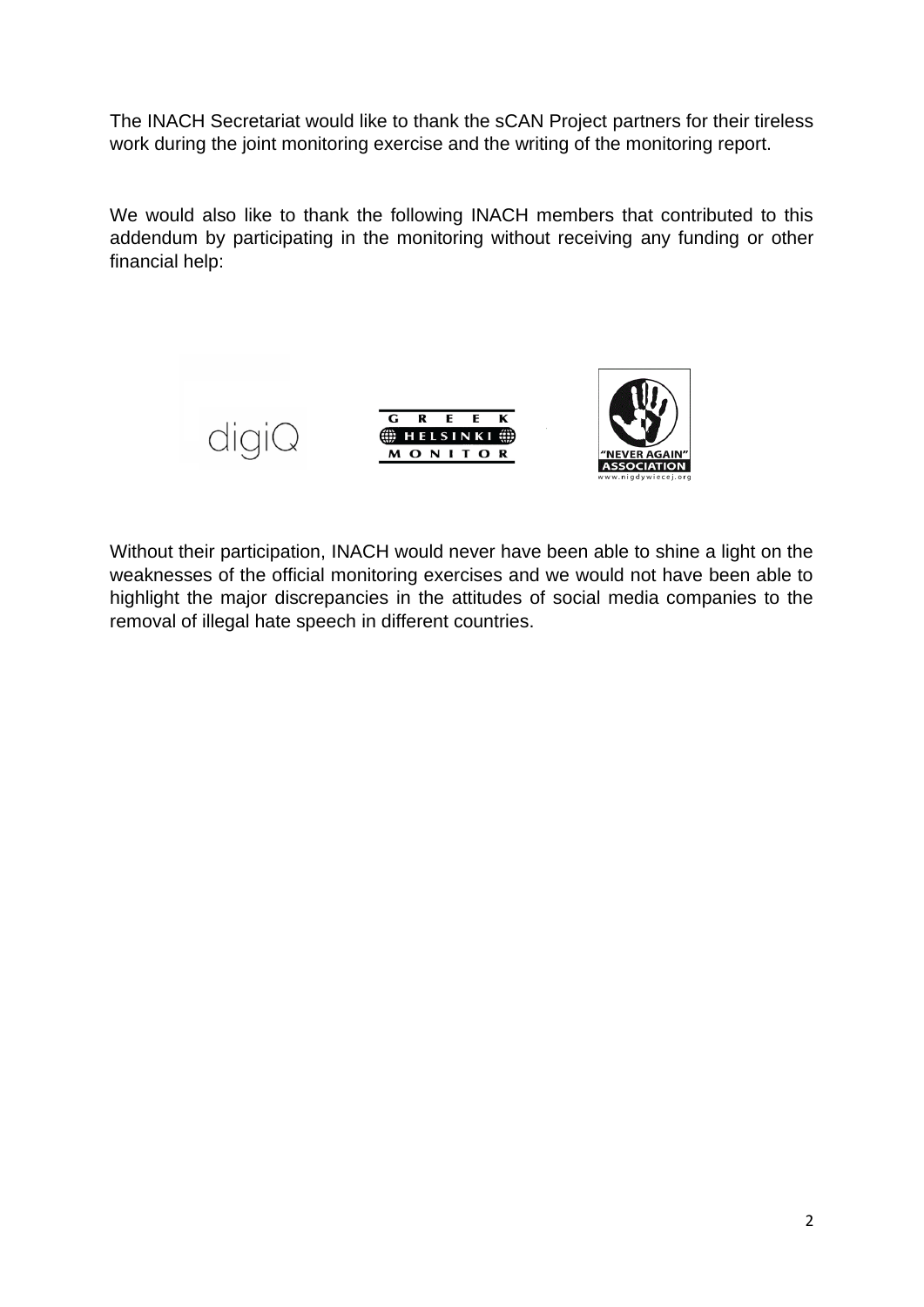## **Table of Contents**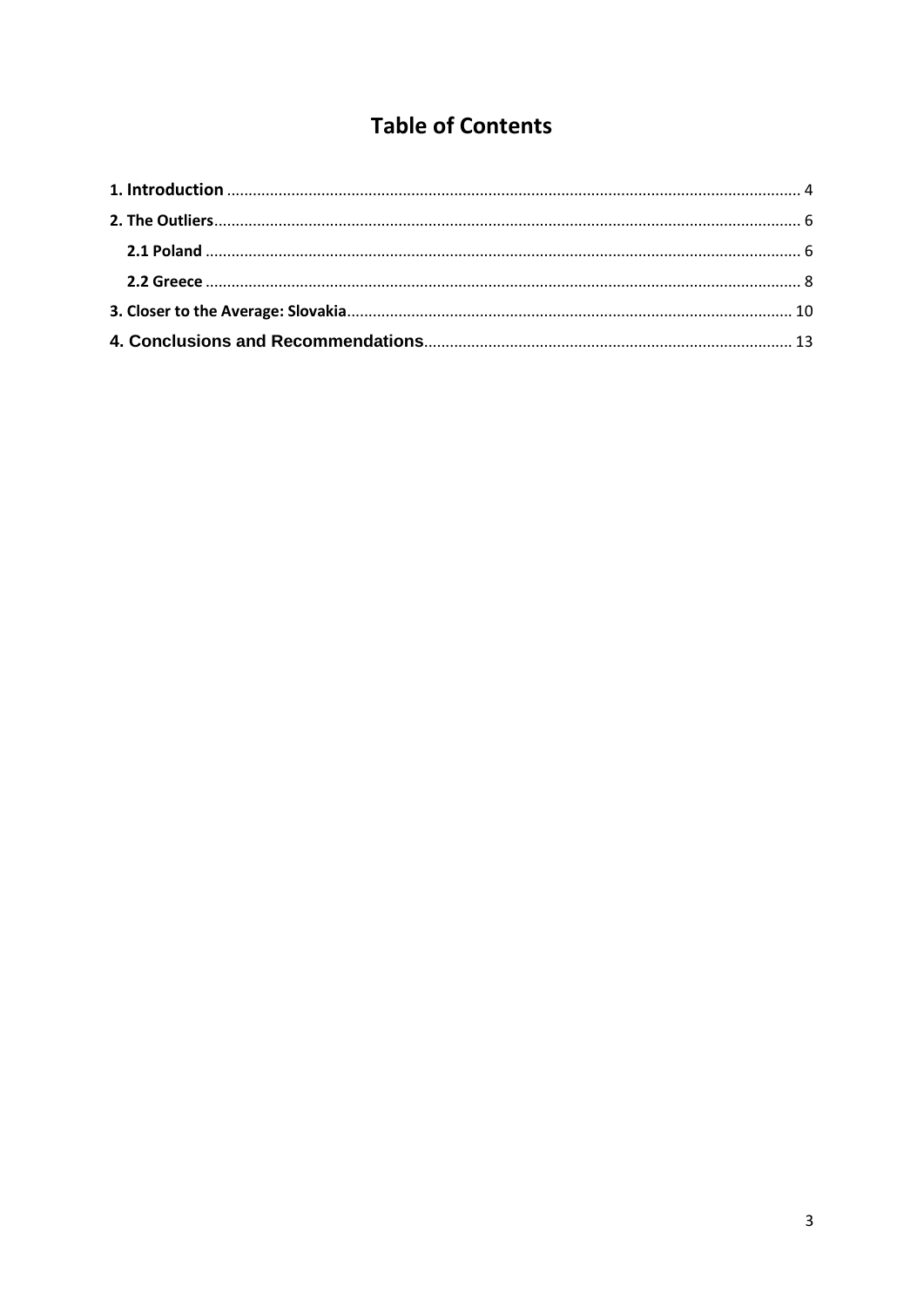#### **1. Introduction**

<span id="page-4-0"></span>During the summer of 2019 INACH and the [sCAN Project](http://scan-project.eu/project/) (a project that is almost solely run by INACH members) ran an unannounced, silent monitoring exercise to check the adherence of social media companies to the Code of Conduct (CoC) that they had signed with the European Commission (EC) in 2016. In this CoC, Facebook, Twitter, Google and Microsoft signed that they would provide substantial and speedy feedback to complaints about illegal content, namely online hate speech, and they would remove said content within 24 hours if they indeed found it illegal or against their community standards.

The EC initiated the first monitoring exercise (ME) to check the adherence of the companies to the CoC in late 2016. Since then, 4 MEs have been held and the  $5<sup>th</sup>$  is underway right now in November-December 2019. These official EC-run exercises have proven very useful in keeping the companies' promises in check and they do show improvements in the field of hate speech removal on the major platforms, such as Facebook. However, the NGOs that actually carry out the ME – collect cases, report them to the companies, record their responses and the removal or non-removal of reported cases, etc. – have voiced many concerns and criticisms about the methodology of these MEs. Some of these criticisms and concerns can be found in ou[r first](http://test.inachbase.net/wp-content/uploads/Policy_Recommendations_to_Combat_Cyber_Hate.pdf) and [second](http://www.inach.net/wp-content/uploads/The_State_of-_Policy_on_Cyber_Hate_in_the_EU_full_final.pdf) policy papers, which were published in 2017 and 2019 respectively. That is why INACH Secretariat and several INACH members thought it important to run MEs that are independent of the EC-run ones and run them silently, i.e. without announcing them to the social media companies.

The findings of our independent ME were fascinating and, even though they were not completely different to the findings of the official MEs, they did unearth some issues that the official ones could not.

INACH Secretariat, within its Framework Partnership Agreement (FPA) with the EC, and the sCAN project jointly [authored a report](http://www.inach.net/wp-content/uploads/sCAN_INACH_monitoring-report_final.pdf) and published the findings of this unannounced ME in September 2019, which we summarised the following way:

"*Although the overall removal rate of 70,6 % turned out to be only slightly lower compared to the last monitoring (-1,1 percentage points), this result is mostly owed to Facebook's consistently high removal rate of 84,5% (+0,9 percentage points) and Instagram's improvement to 77,2% (+6,6 percentage points). Twitter's performance remained low at 44,9% (+1,4 percentage points), and YouTube only removed 67,8% of illegal hate content, a major drop of 17,6 percent points compared to its last checked performance.*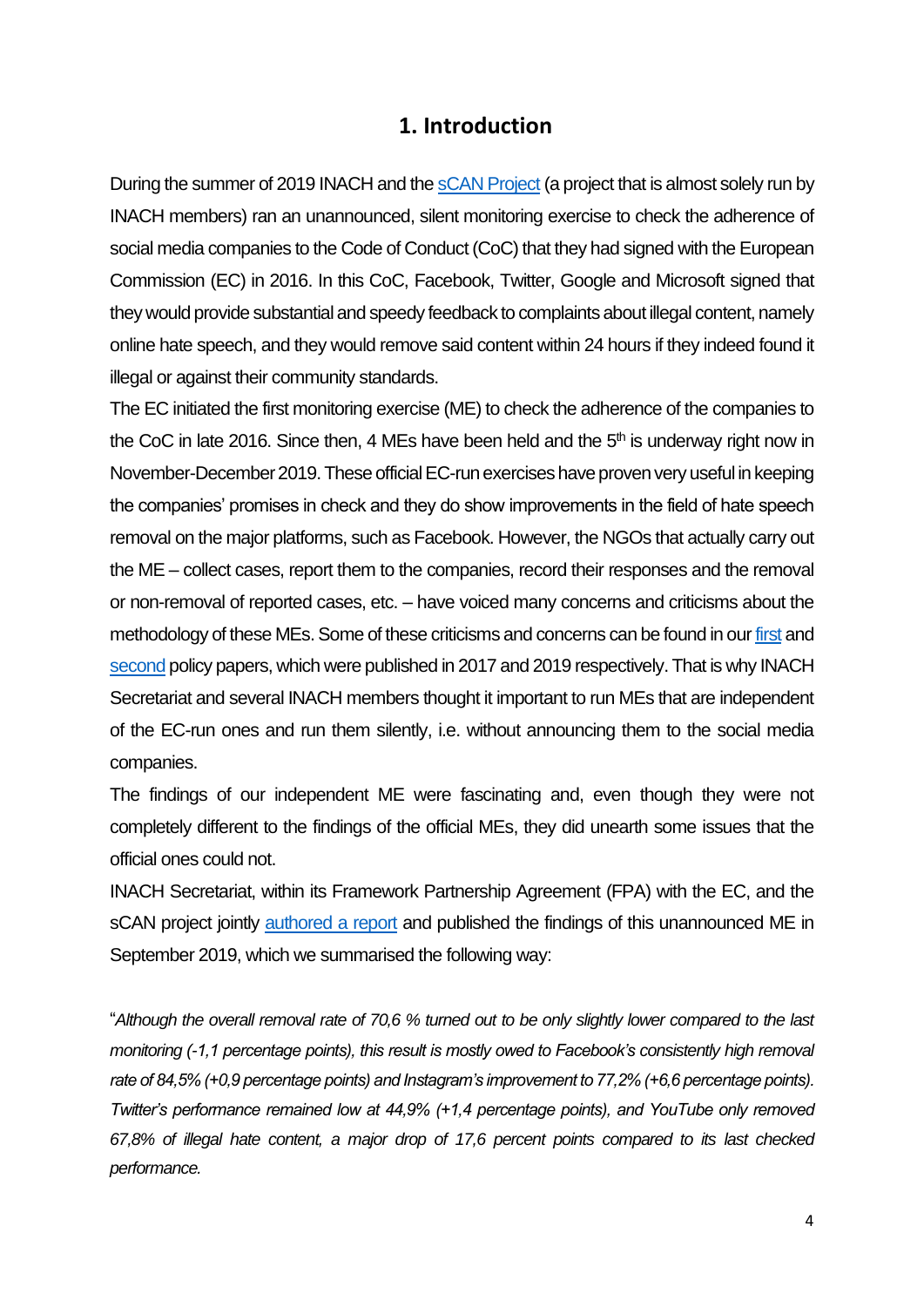*This monitoring exercise, which has been coordinated and conducted by the International Network Against Cyber Hate (INACH) and its partners of the project sCAN (Platforms, Experts, Tools: Specialised Cyber Activists Network) to check the compliance of social media platforms with the European Commission's Code of Conduct on Countering Illegal Hate Speech, was the first one in which the platforms have not been aware of the monitoring.* 

*Between May, 6th and June, 21th , 12 organizations which are specialized in dealing with online hate have reported 432 cases to the platforms through their public reporting channels, out of which 90 have been re-reported through reporting channels available to organisations recognized by the IT companies as "trusted flaggers" after having been rejected by the platforms.* 

*With the EU Code of Conduct, the companies have agreed to assess and remove illegal hate speech online that is against national law ortheir Terms of Services within 24 hours. Yet, only Facebook managed to reach a tolerable level in removing reported hate speech within that timeframe (64%). Instagram, Twitter and YouTube remained below 50%.* 

*In addition, the companies' performance in providing feedback was poor: to 42% of reports the companies provided absolutely no feedback, reactions within the required 24 hours came to not even half of reports (46%). Again, only Facebook provided timely feedback to 70% of reports while YouTube remained silent to 97% of reports.* 

*Providing no feedback, late feedback or meaningless feedback is a major issue that needs to be addressed by the companies as soon as possible. If people report online content that is hateful, discriminatory or inciting violence, it is not enough for platforms to send an automated reply stating that they received the report, or not even that. "Users need to know that their efforts in making the internet a friendlier place are taken seriously so they feel encouraged and valued" emphasises Ronald Eissens, General Director of INACH.*

*Hence, INACH, together with the partners of the sCAN project and other member organizations that have participated in the monitoring, urges the social media companies, especially YouTube, Instagram and Twitter, to improve their removal practices further and to react and respond meaningfully to all users reporting hateful content.*" 1

Nine INACH members participated in this ME within the framework of the sCAN project. However, thanks to the coordinating efforts of the Secretariat, three more INACH members joined the effort that were not funded by sCAN. These were the following: digiQ from Slovakia, the Greek Helsinki Monitor (one of the newest members of INACH) and the Never Again Association from Poland. Their work and contribution were thanked in our joint report that was published in September, but their findings were not included in that paper. The reason for that was twofold. One: the ME report was cowritten by the Secretariat and the sCAN Project, thus

<sup>1</sup> [http://www.inach.net/wp-content/uploads/INACH\\_sCAN\\_ME\\_press\\_release\\_12092019\\_fin-002.pdf](http://www.inach.net/wp-content/uploads/INACH_sCAN_ME_press_release_12092019_fin-002.pdf)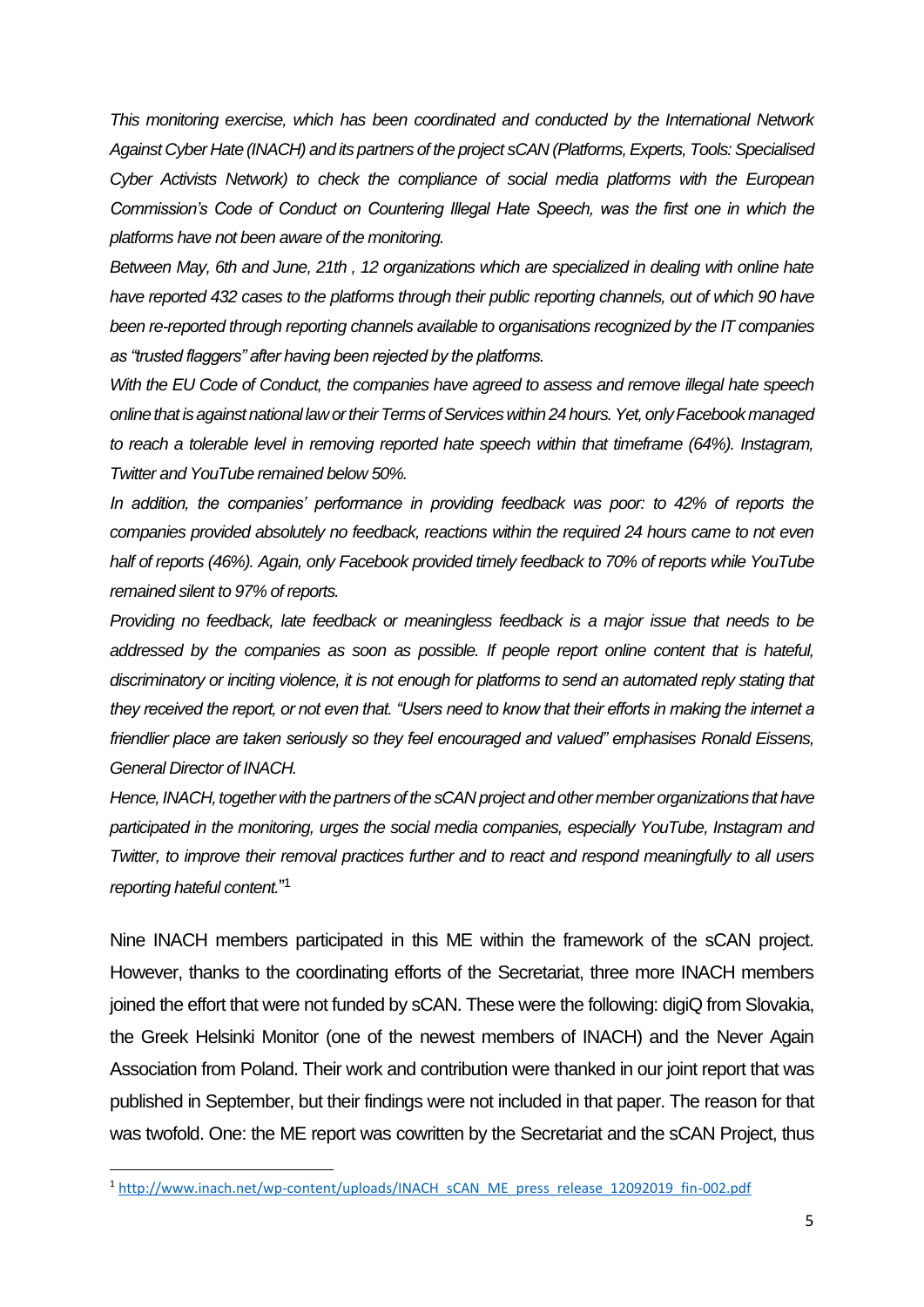its production was funded within the framework of the FPA and the sCAN Project. Hence, it was decided not to include data from INACH members that are not funded through these channels. Two: the findings of these NGOs, especially in Greece and Poland were so interesting and troubling that we did not want them to be lost by mixing them in with the findings from the other countries (France, Italy, Belgium, Austria, Germany, Croatia, Czech Republic, Slovenia and Latvia). So, let us take a look at these troubling findings from Greece and Poland.

### **2. The Outliers**

#### <span id="page-6-1"></span><span id="page-6-0"></span>2.1 Poland

The findings of the Never Again Association in Poland are probably the most troubling that the Secretariat has ever seen since the MEs were started by the EC. Our member reported 52 cases during our unannounced exercise. They decided to only report to Facebook, a company that has shown the most improvement in the field of cyber hate removal since 2016 and produced the best results in all other monitored countries. The Never Again Association paid attention to report cases that were a good presentation of the state of cyber hate within the country. That is why they reported to Facebook cases that fell within eight different hate types.

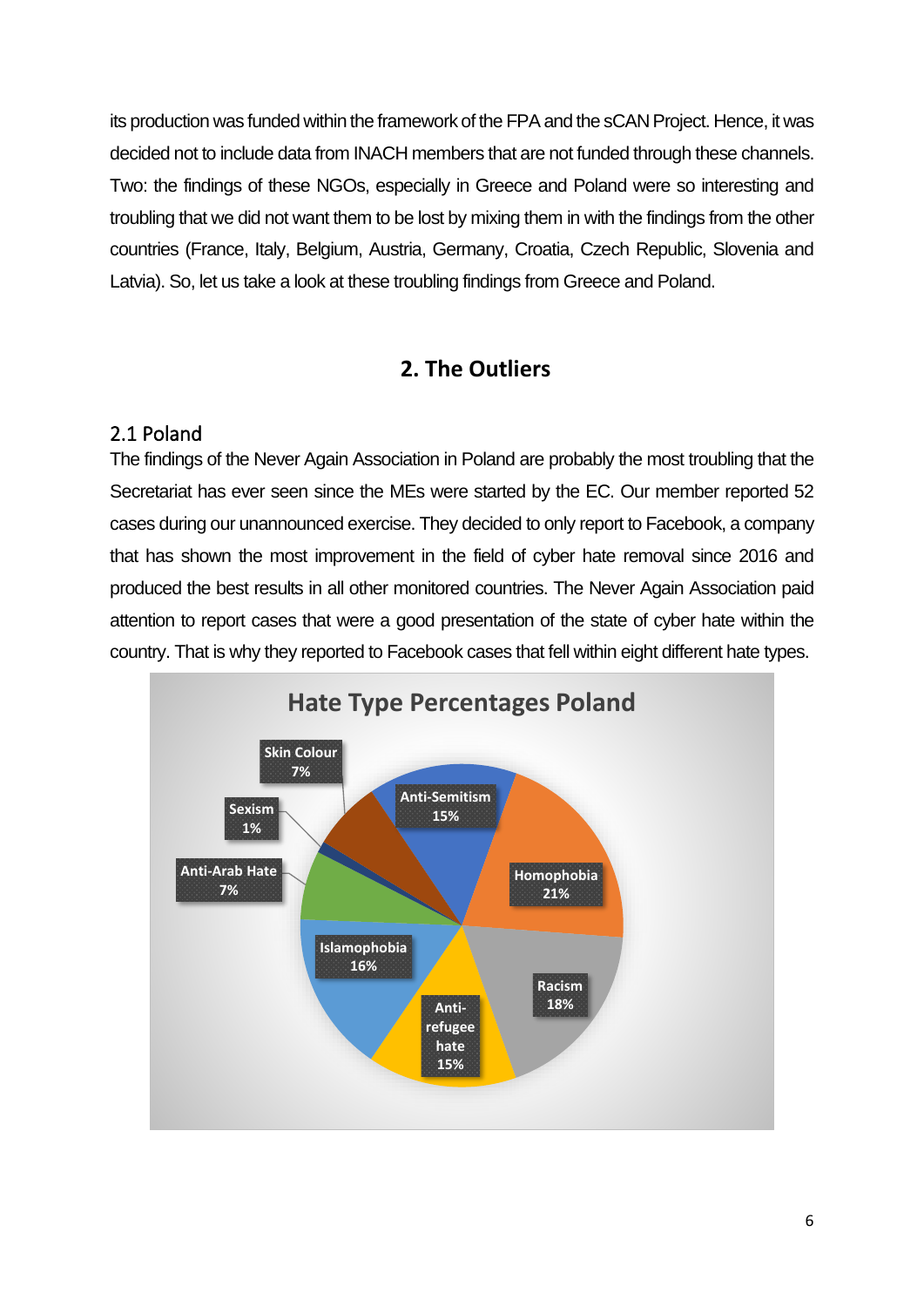21 per cent of cases they reported were homophobic, 18 per cent were racist, 16 per cent were Islamophobic that was followed by antisemitism and anti-refugee hate both with a 15 per cent share of the cases. **According our Polish colleague, who worked on the ME:**

"*I personally reported to Facebook around 50 hateful comments. I tried to focus on different kinds of hate (antisemitism, anti-refugee and anti-Muslim, homophobic, racism). Many of those comments or materials encouraged directly to violence, incited hate and contained glorification of war crimes or murders. None of the comments was removed. I never received any reply from Facebook following my reporting. They completely ignored the reports, all of those hateful comments and materials are still available publicly on different Facebook pages. This is how situation looks in Poland when it comes to reporting hate speech to Facebook. I do hope that some mechanisms are implemented that will make it more effective, because hate and direct incitement to violence is dangerous and has an impact on what happens on our streets*."

This is such a major discrepancy and difference compared to our findings in all other countries that the sCAN Project members monitored, that it is almost hard to believe. However, according Rafal Pankowski, co-founder of Never Again, states that – for them – the outcome of the ME was not a huge surprise. In his opinion, the Polish government has been actively pressuring Facebook not to remove extremist content from its platform, so much so that the Polish government established an extra option to appeal on a ministerial level where people can turn if the company blocks or deletes content they posted.<sup>2</sup> In such a political climate, it is indeed unsurprising that Facebook did not delete anything that our reported during our unannounced ME.

<sup>2</sup> [https://www.wprost.pl/kraj/10186022/andruszkiewicz-chwali-sie-sukcesem-resortu-polska-jest-pierwszym](https://www.wprost.pl/kraj/10186022/andruszkiewicz-chwali-sie-sukcesem-resortu-polska-jest-pierwszym-krajem.html)[krajem.html](https://www.wprost.pl/kraj/10186022/andruszkiewicz-chwali-sie-sukcesem-resortu-polska-jest-pierwszym-krajem.html)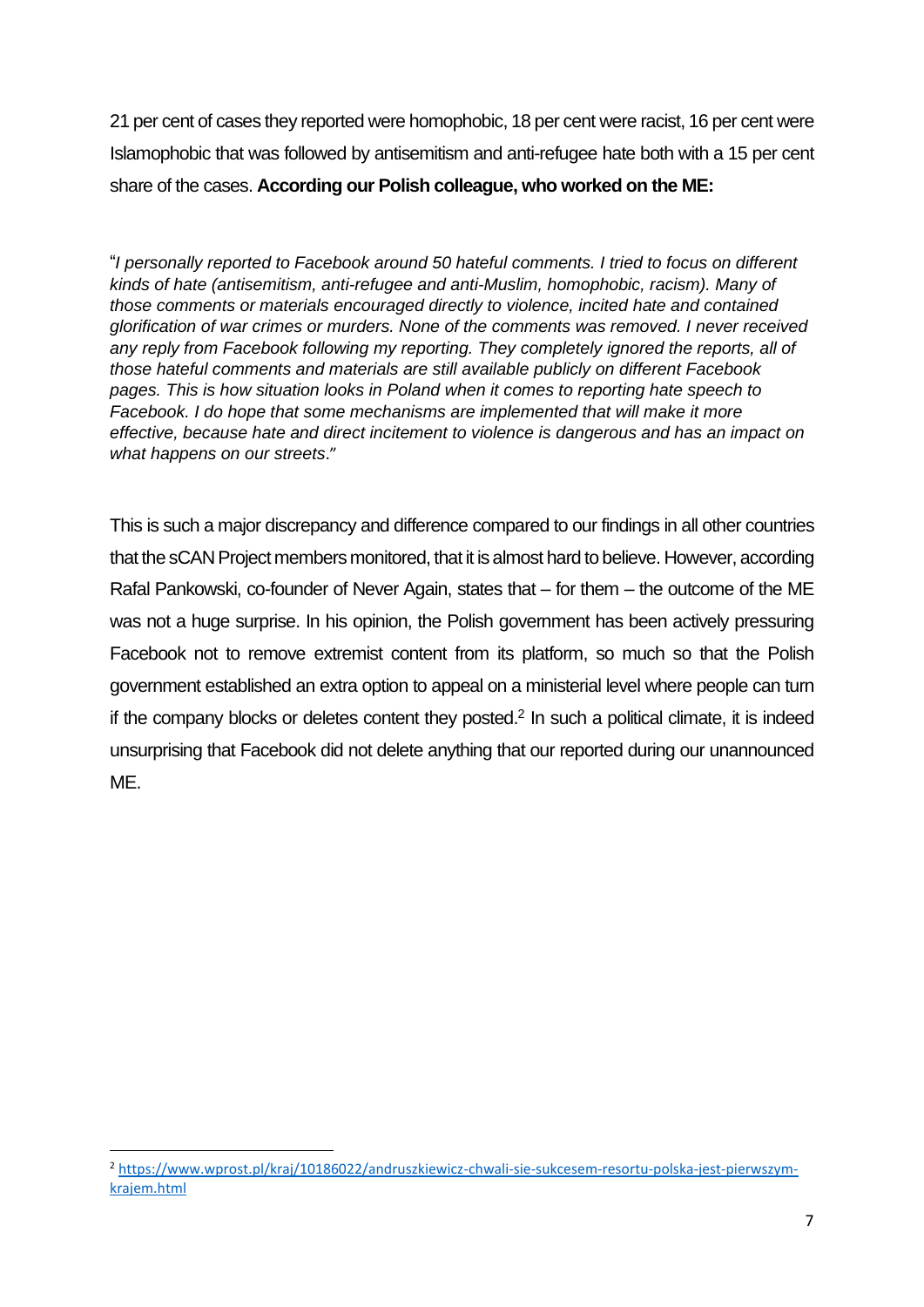#### <span id="page-8-0"></span>2.2 Greece

The Greek Helsinki Monitor (GHM) reported cases to all three major social media companies: Facebook, Twitter and YouTube. Altogether they sent in complaints about 36 instances of cyber hate to these companies. 20 to Facebook, 8 to Twitter and 8 to YouTube. Just like our Polish colleagues, they reported cases that fell into multiple hate types, namely five.



Based on this small sample, it is clear that antisemitism (36%), anti-refugee hate (28%) and Islamophobia (25%) are by far the biggest issues that plague social media in the country. However, we should not gloss over anti-Roma hate (6%) that our member found, since antigypsyism is one of the major drivers of cyber hate within Europe, especially in the eastern member states.

We can provide a bit more information about the findings of the Greek Helsinki Monitor than the Never Again Association, because they faired a little bit better in getting hateful content removed from social media platforms, but their numbers are just as worrying and abysmal as our Polish colleagues'.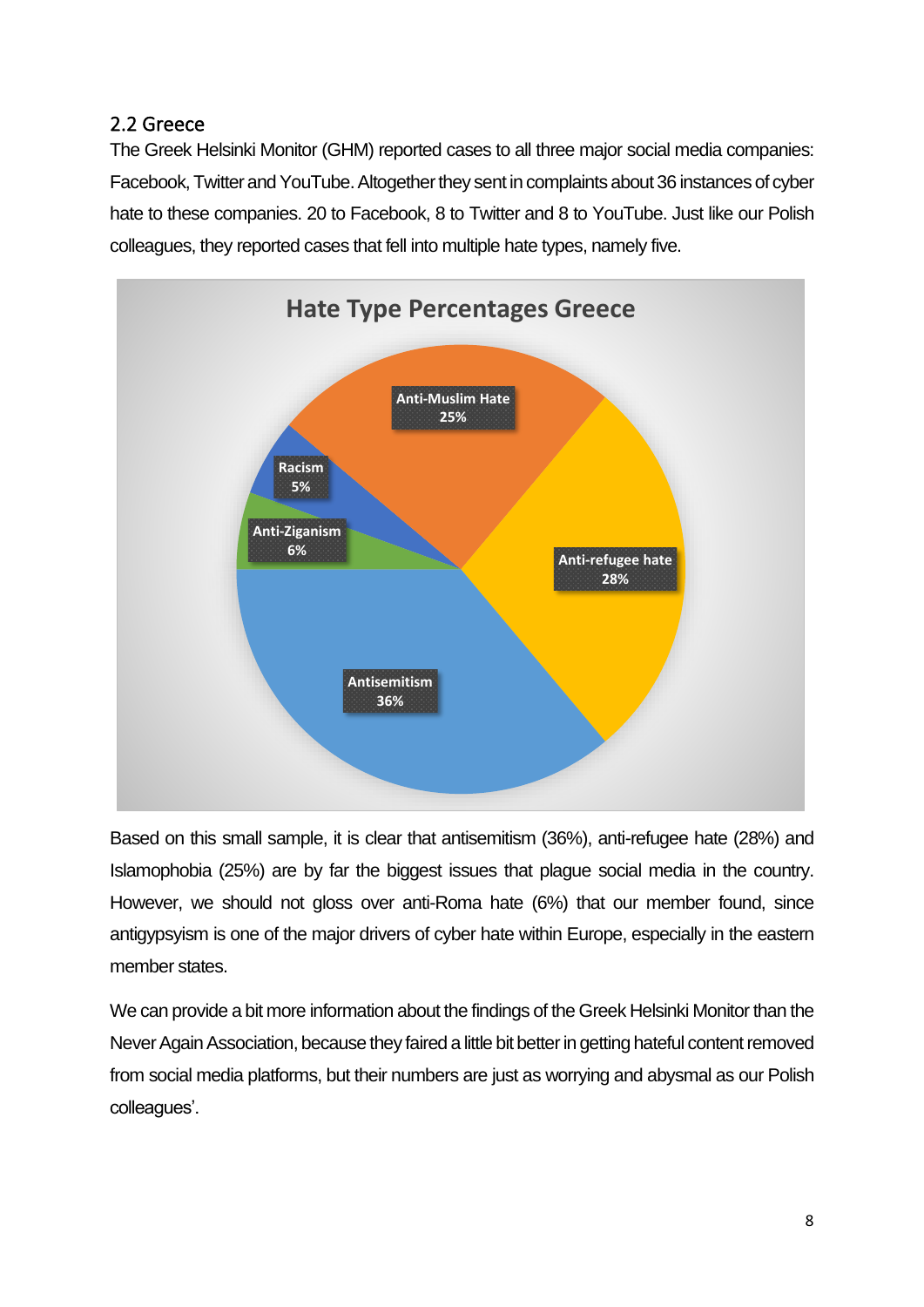

As one can see, the GHM either received feedback from the companies within the first 24 hours after reporting (56% of cases) or they received no feedback at all. This falls close to the findings of the sCAN Project partners, although it is a somewhat below it.

Besides this, however, GHM's findings are magnitudes worse than what the sCAN NGOs found.



Out of the 36 cases they reported to the different companies one was removed by Facebook, one was restricted (e.g. geo-blocked) by YouTube and a whopping 34, 94 per cent of all reported cases, were not removed. A removal rate that is so deplorable that INACH and its members have never seen such low numbers in any country during any MEs that we have participated in since 2016.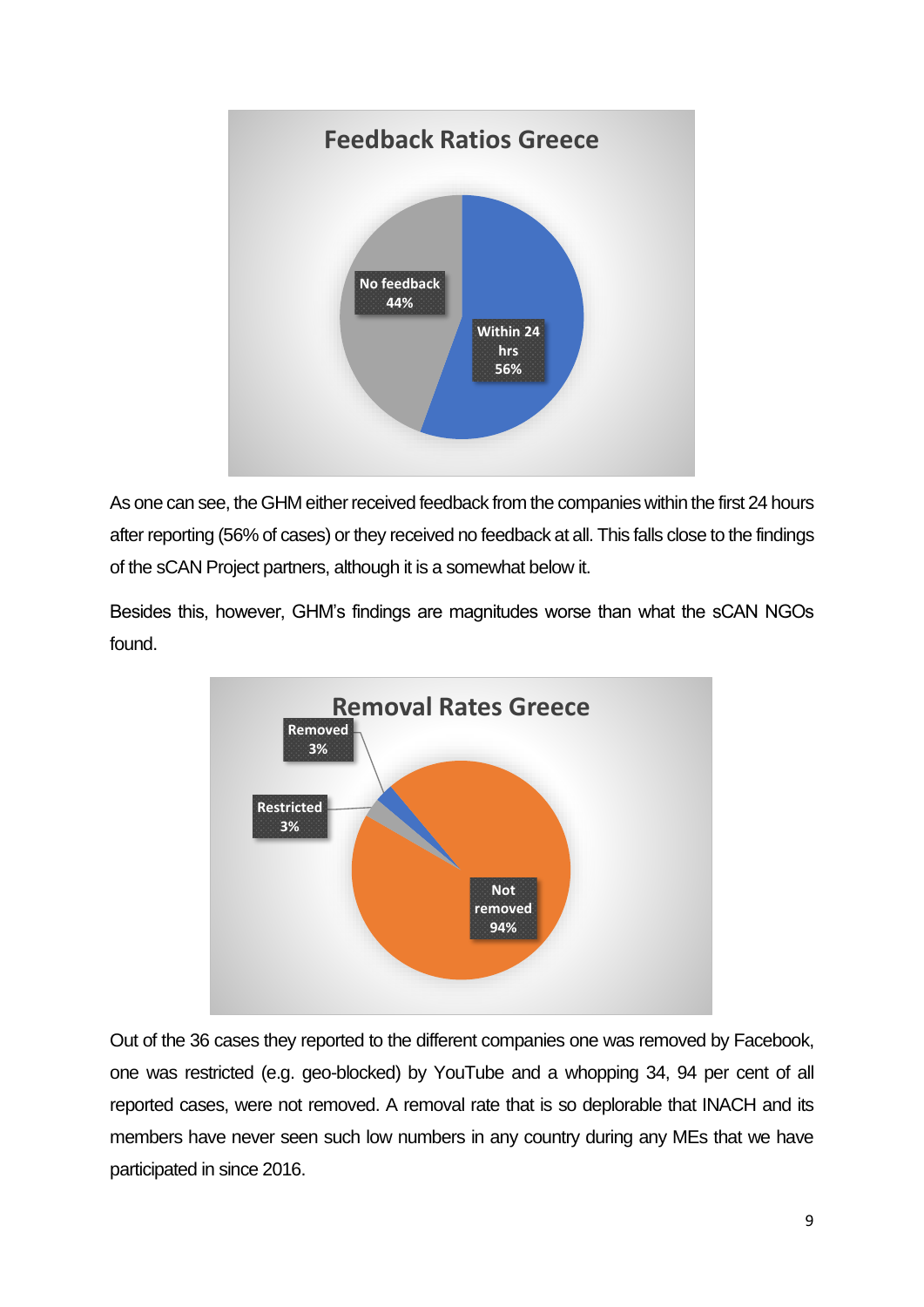

After these appalling numbers and findings, the only positive thing we can add is that – at least – Facebook removed that one case within 24 hours and YouTube restricted their one case within 48 hours. As one can see, Twitter did not remove any of the 8 cases reported to them by GHM.

#### **3. Closer to the Average: Slovakia**

<span id="page-10-0"></span>Our member from Slovakia, digiQ reported 50 cases during the monitoring period. Just like our Polish and Greek members, they focused on multiple hate types to provide a varied and representative sample of cyber hate prevalent within the country. And just like the Never Again Association in Poland, digiQ solely reported instances of cyber hate to Facebook. Additionally, they reported content via multiple Facebook profiles that were unknown to the company and they did not use their trusted flagger channel during the unannounced ME.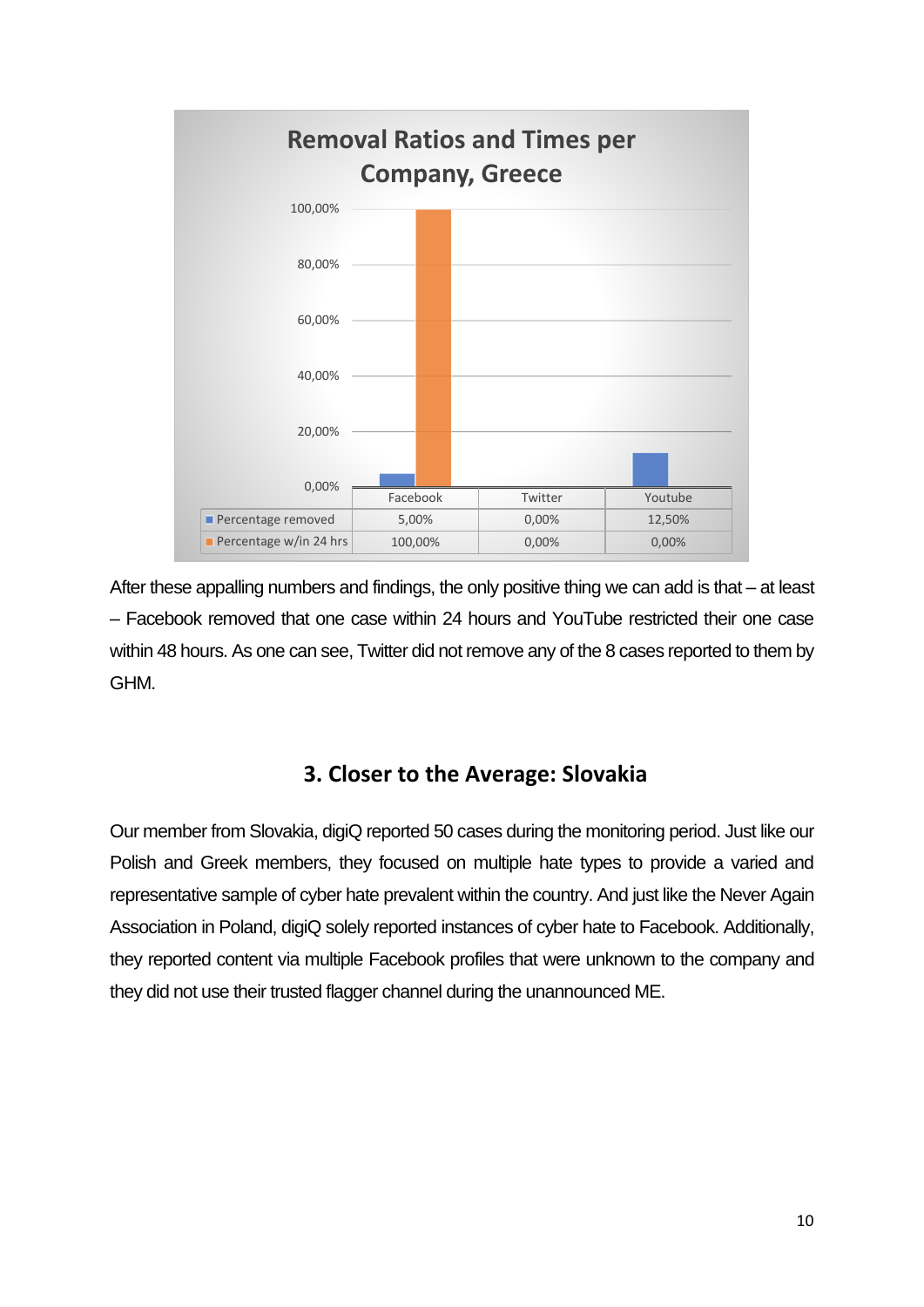

It is very clear that anti-refugee hatred (39%) and homophobia (22%) are the dominant types of hate right now in Slovakia, followed by Islamophobia (14%) and antigypsyism (8%).

The removal rate that digiQ reported is far closer to the average of the sCAN Project partners' findings.

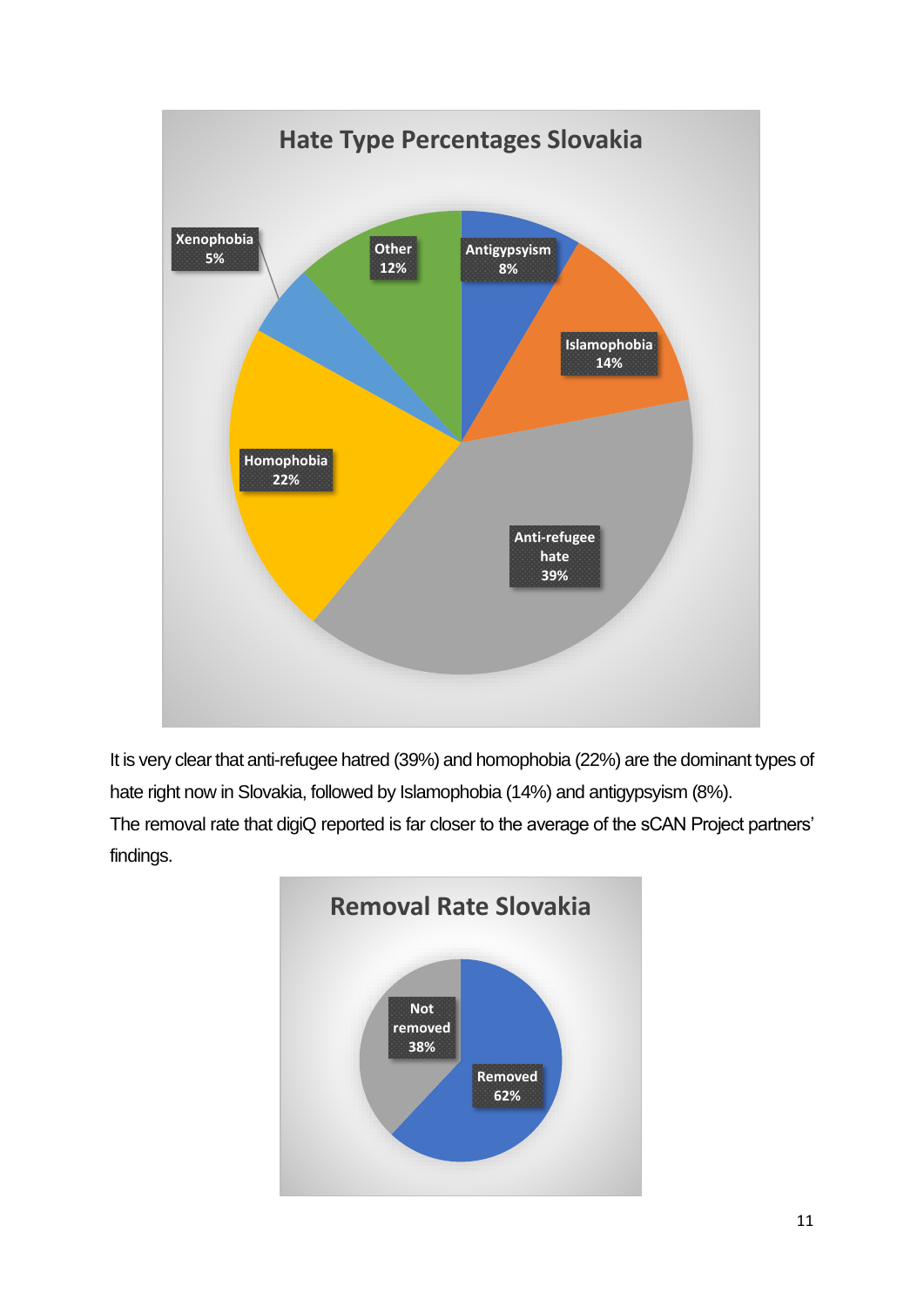Facebook removed 62 per cent of the 50 cases reported to them by our Slovak member. A much better performance than in Greece of Poland, yet it is still very low and below the 80 – 90 per cent range that would be acceptable.

The company did not produce much better numbers when it comes to responding to complaints or removing them within the desired 24-hour timeframe.



The company provided zero feedback or response to 76 per cent of digiQ's complaints. This is an abysmal showing from a company that managed to provide – on average – timely responses to 70 per cent of complaints sent in by the sCAN Project partners.

Finally, out of the 31 cases that Facebook removed, the company only deleted 39 per cent within 24 hours.

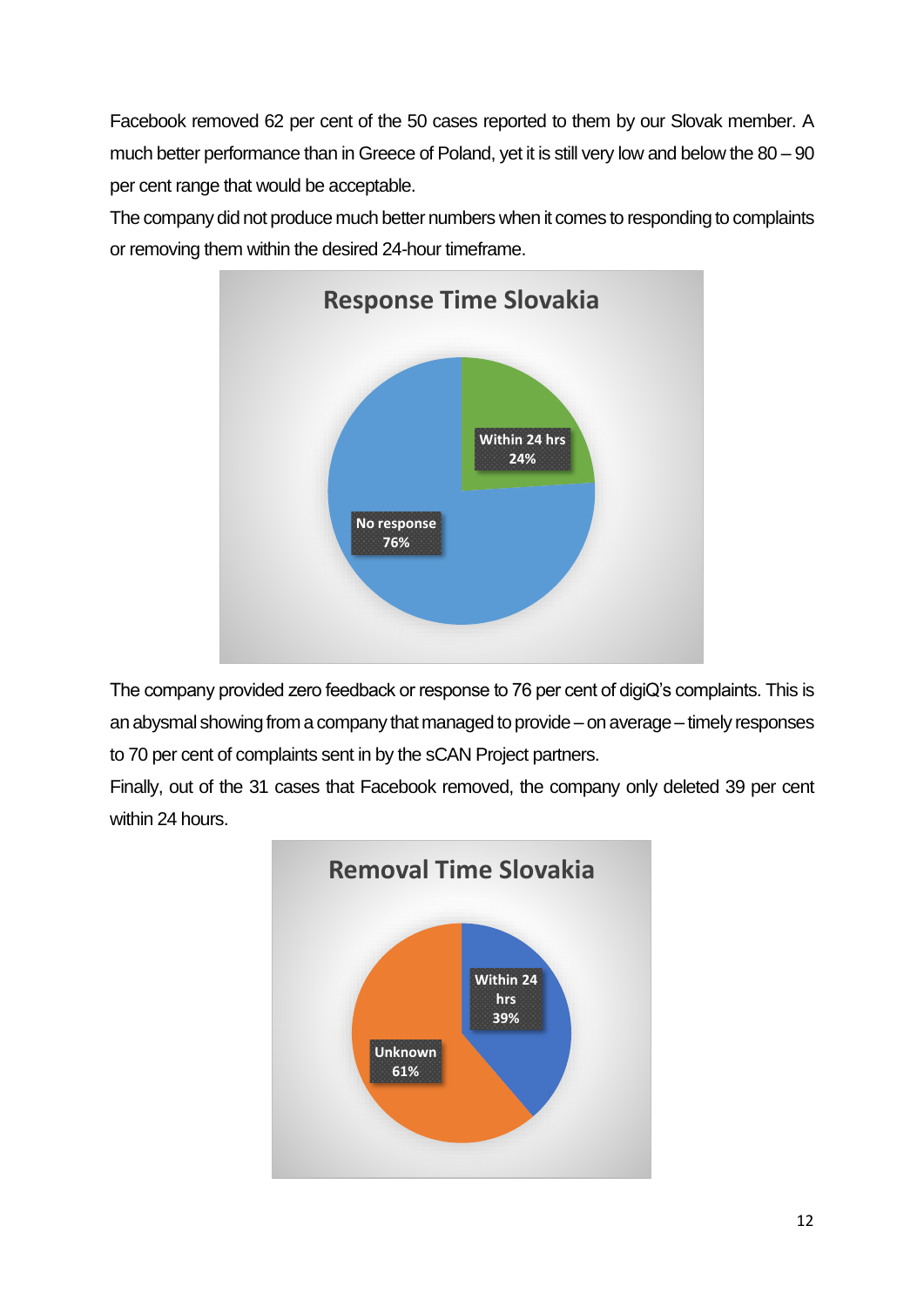The removal time for the rest of the cases were recorded as unknown, because without receiving feedback, digiQ was only able to go back and manually check whether a certain content was still online or not. If it was not, they recorded the removal, but they did not add a removal time, because they had no way to know when the content was actually deleted by Facebook.

In summary, even though the findings of our member in Slovakia are closer to the numbers recorded by the sCAN Project partners and they seem less of an outlier than Poland or Greece, their records still show that Facebook did appallingly, even compared to itself in other countries and they fell far below the acceptable ranges in responding to complaints, removing hateful content and removing said content within the 24-hour timeframe that they signed up for when they signed the CoC.

## **4. Conclusions and Recommendations**

<span id="page-13-0"></span>INACH's joint monitoring exercise with the sCAN project and its other participating members showed that there is definitely methodological value in not announcing an ME to the social media companies and keep the exercise a secret as much as possible.

Furthermore, our ME unearthed some deeply troubling findings that cannot be ignored neither by the EC, nor by the NGOs that help the EC to carry out these exercises. It is absolutely flabbergasting that the companies, and especially Facebook, can produce such different results in different countries. Moreover, it is completely preposterous for Facebook to produce results, such as our member's findings in Poland. It is unacceptable for a platform to provide no feedback and remove no hateful content when 52 instances of cyber hate are being reported to its moderators.

The findings presented in this addendum clearly show that, even though there is a sliver of hope and there has been progress in certain countries within hate speech removal from social media platforms, there are still countries within the EU where illegal hate speech is mainly ignored by the companies. Letting extreme views and extremists in general flourish on their sites.

There is one more issue that is clearly highlighted by the numbers presented above. The way the EC presents the findings of the official MEs is insufficient to show the whole picture. The commission only publishes averages that are aggregates of all numbers collected from 26 different EU countries. The only data that they publish broken down per country is the aggregate